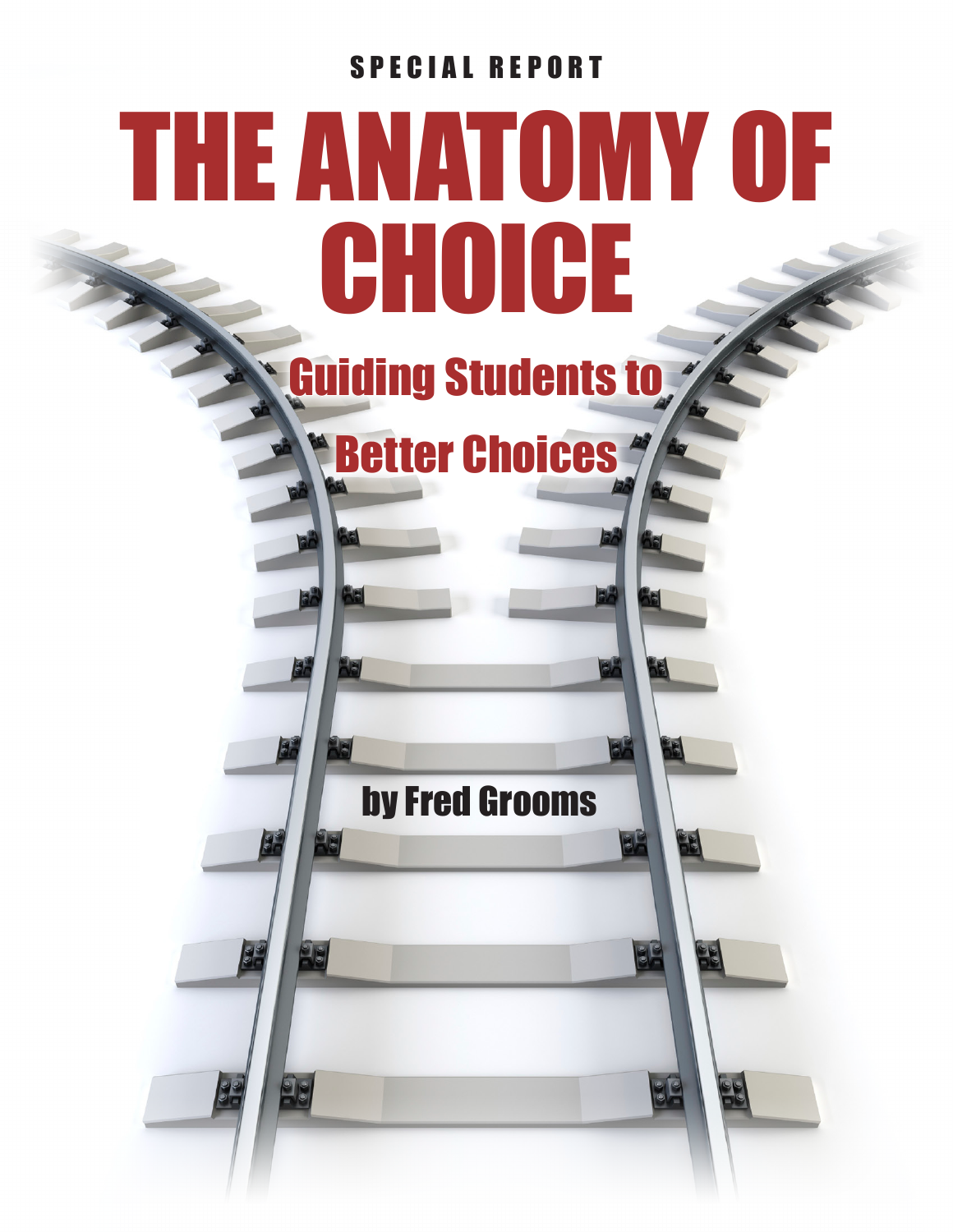**EDUCATORS FIND** themselves in a position of increased responsibility for teaching students about making choices. We expect you to teach students to understand the impact of their choices and how to make quality choices. Here's a little help.

The following pages will assist you in teaching students to understand the Five Key Components To Student Choice.

You will also find a Framework explaining the complex nature of both choices and decisions.

1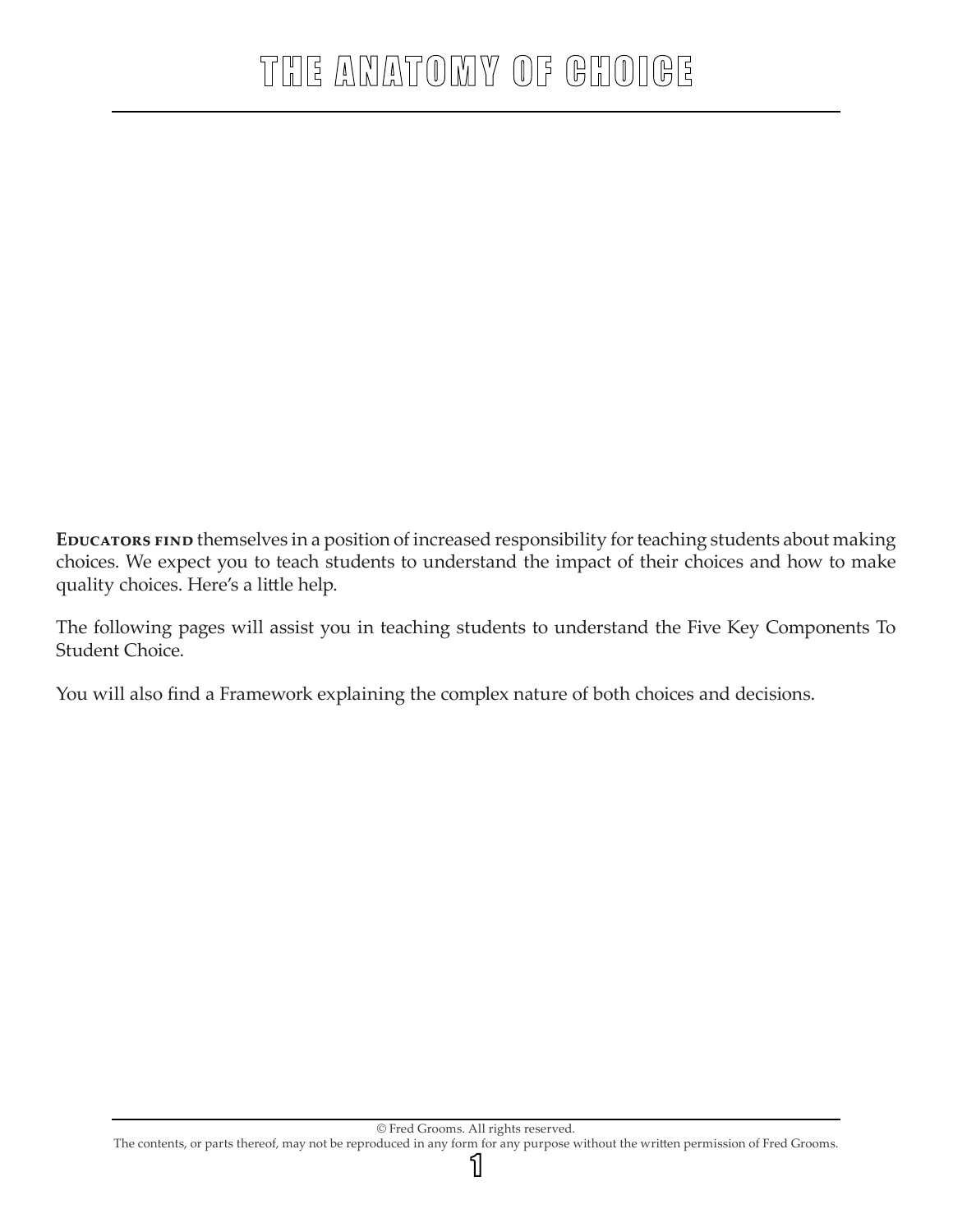# Five Key Components To Student Choice

## Component One: The Choice Is Theirs

**STUDENTS CRAVE** the power to make choices for themselves. With over two decades of experience teaching and mentoring students it's been my experience that few students really understand the extent to which they already possess the power make their own choices.

We are all familiar with this statement. "Stop treating me like a child." Most of us have responded to this question with the obvious adult response. "Stop acting like a child." These statements are really about the very real power struggle students have with making quality choices. Here's how you can help. Start with a question.

#### Who's In Charge of Bob?

Most often when working with students about choice I start with this simple question: "Who's in charge of Bob?"

This might strike you as a strange question, however the answer is very telling.

I'll ask students, "Who's in charge of \_\_\_\_\_\_\_\_\_\_\_\_\_ (Bob)?" They fill in their name in the blank. I will ask the question again. "Who's in charge of you?"

I constantly get the same initial answer... silence. Students look at me as if I've gone mad. The reason students respond in silence is threefold. First, no one has ever asked them who's in charge of them before. Secondly, students respond in silence because they never really spent any time thinking about the answer. The last reason is students actually know they are in charge of themselves, but to admit it requires them to take responsibility for themselves.

The truth is that most young people have complained about not being in charge, even when they are. It's an age old struggle for who has control over their lives. My position is this: Teenagers are more in control of their lives than they realize.

For the majority of students somewhere around age twelve to fourteen they start making decisions for themselves. Most of them don't have a clue how to do this. They just don't understand that much of the conflict and joy that they experience in life is a direct result of the choices they are making or not making.

We need to assist students to realize that they are making choices for themselves and each choice has results. They may choose to do their assignments, show up to class, smoke, drink, or fight with others. They also choose to help their neighbors, teach their sister do her math, pick their friends and graduate from school.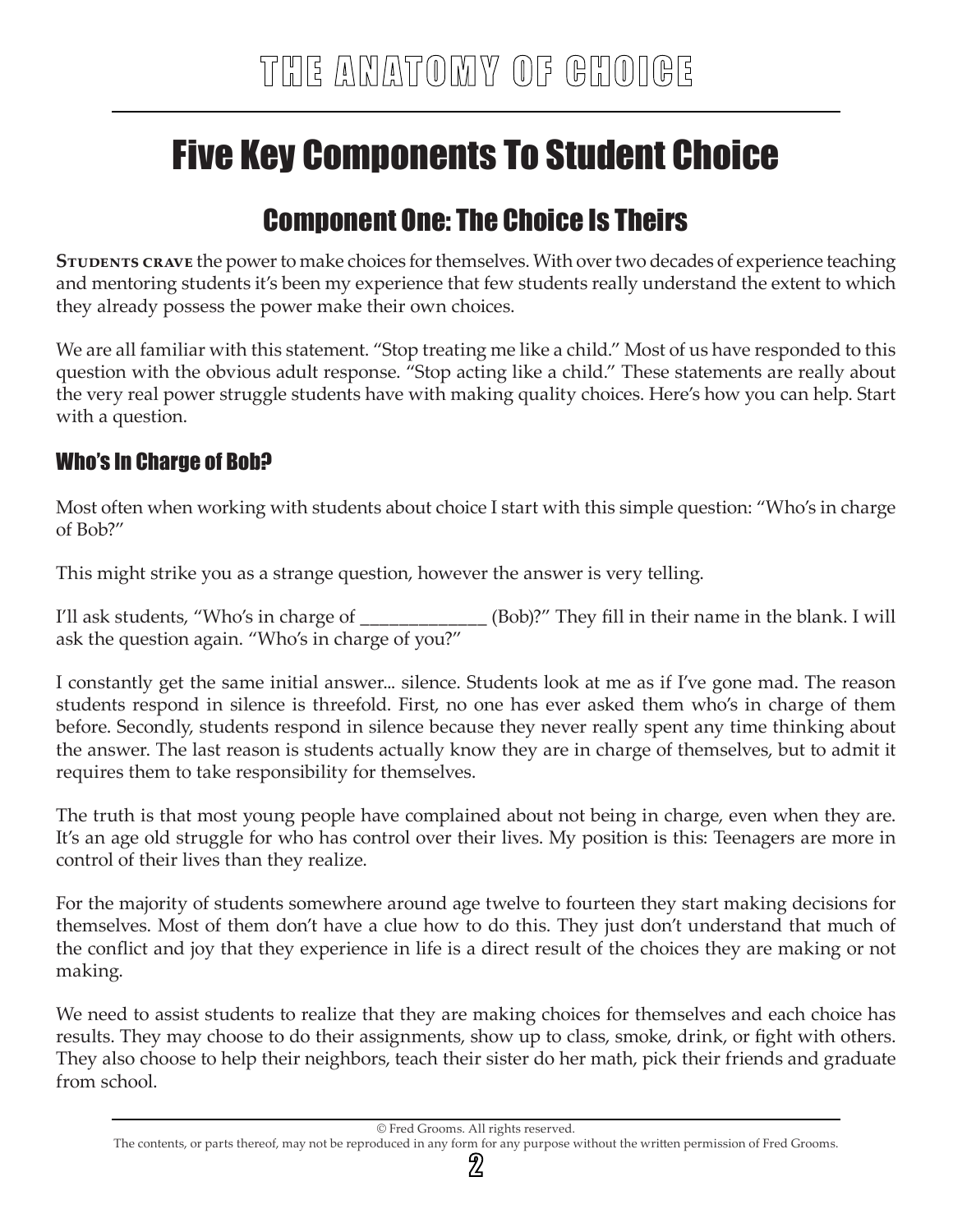## Component Two: Choices Build Upon Themselves

**STUDENTS HAVE** a tendency to believe that the choices they make are independent of other choices. The reality is that each choice a student makes is a building block. No choice is solely independent of other choices. This building block process creates who they are. Students and adults alike are all the sum of our choices and experiences.

It's vital to help students to understand that the choices and decisions they make today shape who they are both in the near future and throughout their lives. Students need assistance casting a vision to see how their decisions today affect their job, careers, relationships, health, and finances.

I have yet to meet a student whose set out to be obese. Donuts for breakfast, burgers and fries for lunch, pizza for dinner, no exercise at all, and cookies before bed are all choices that will lead to obesity.

A major choice every student who graduates high school faces is to get a job or continue with school. You and I know this choice is going to affect a significant portion of their lives. What so many students currently in school don't understand is the role their current decisions play in this outcome.

This is where adult mentoring, counseling, and leadership can play such a significant part in assisting students through the process of understanding choice. I would encourage you to find a method that best suits your educational environment to expose them to individuals who can help motivate them in this process.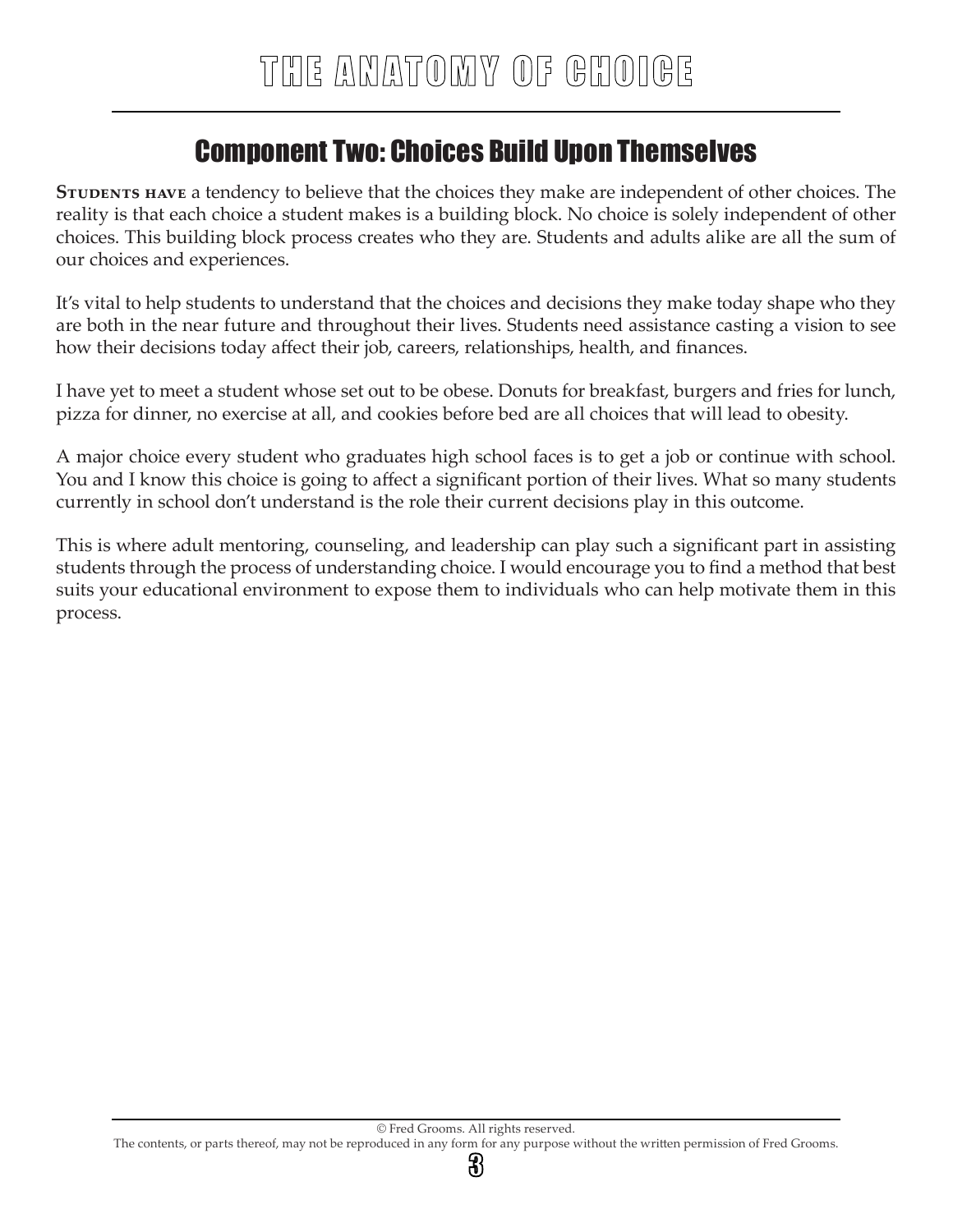## Component Three: Choices Affect Others

**If you** are at all like me, you get extremely frustrated with students who simply don't understand that every choice they make has an effect on those around them. This seems to be especially true for younger students. Who hasn't heard, "Why should what I do matter to anyone else?" My answer is, "It just does."

As adults we understand that we don't live in a vacuum. Our choices and the decisions we make affect other choices and other people. As true as my answer might be, it certainly isn't very satisfying to hear nor does it teach the student about the effects of their choices.

Teaching students to understand that even the smallest choices they make have an effect on those around them is important. Students desire the power to make choices but until they grasp that those choices affect others they don't truly understand the power of choice.

Here is a simply example that works well with students. What happens if you choose not get out of bed on time in the morning? This single choice will cause a chain reaction.

You're late. You don't get a shower or brush your teeth, nor do you eat breakfast. You miss the bus. Your mother now has to take you to school but first she has to take your sister to daycare. You are late to first period class and miss the review for the upcoming test. By the way your mother was late to work again because this isn't the first time you did this. Lunch time comes around and you realize you didn't pick up your lunch off the counter and your wallet is in your other pants on the floor of your bedroom. This means you're bumming food or money off your friends. You begin to wonder why you're having trouble getting your friends to talk to you. Then you remember, "Crap. No shower, no deodorant, and I didn't brush my teeth."

This leads us to the fourth Component of choice.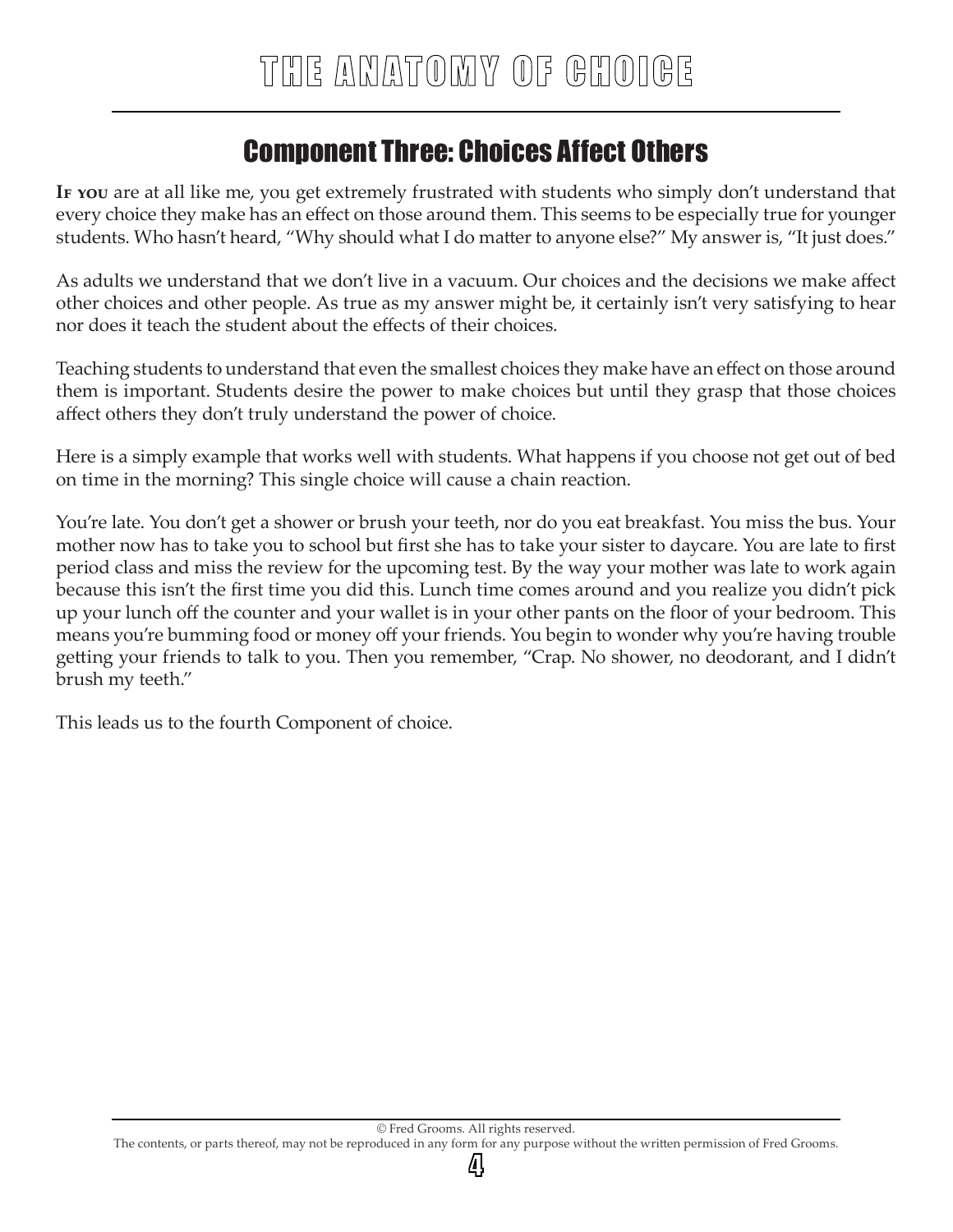## Component Four: Choices Have Results

**This component** is generally straight forward even for students. Every choice we make has a result. This result leads us to additional choices and decisions.

It's my experience that as educators we tend to focus on the word consequences when we talk about the choices students make. Consequences are generally thought of as being the result of poor choices. We often say, "You'll suffer the consequences of that choice," meaning the negative result. We seem to focus on catching students making bad choices and then pointing out the negative results.

I think we can agree that most students are actually make relatively good choices most of the time. I think it would be great if we spent more time catching students making good choices and pointing them out. The results of making good choices brings great pleasure and joy into their lives.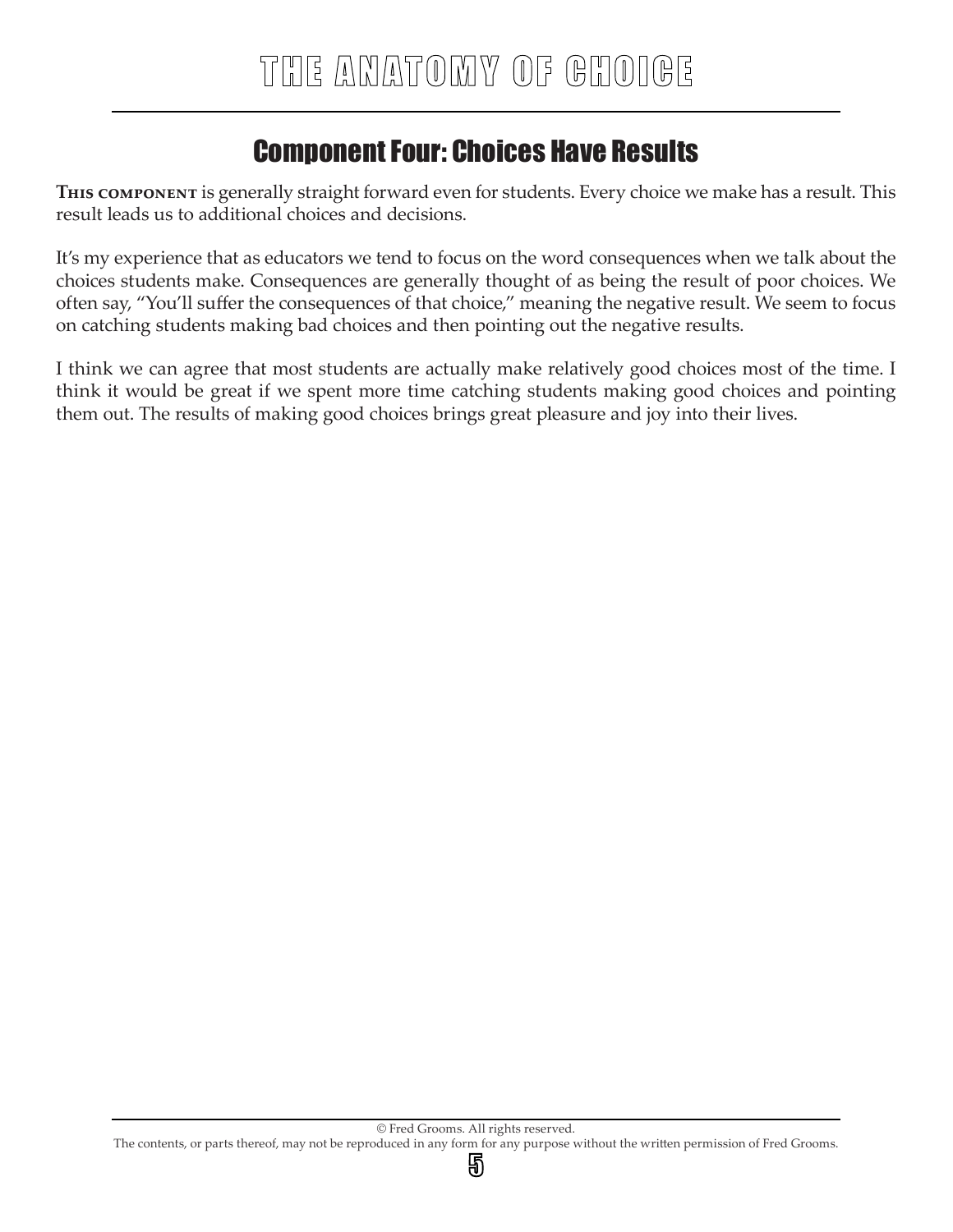### Component Five: With Increased Choice Comes Increased Responsibility

WHEN STUDENTS demonstrate the ability to make clear and appropriate choices they will be given the opportunity to make more choices. With the increased freedom to make choices comes the responsibility to understand the results of those choices. The more consistent students are in making appropriate choices the greater the value of the choices become.

Students will gain the ability to master the first four components of choice. They will come to understand that they are in charge of themselves. They will realize that the decisions they make build who they are and who they will become. This includes grasping that their choices affect those around them. When this is accomplished we will gladly increase their opportunity to make choices for themselves and give them additional responsibility.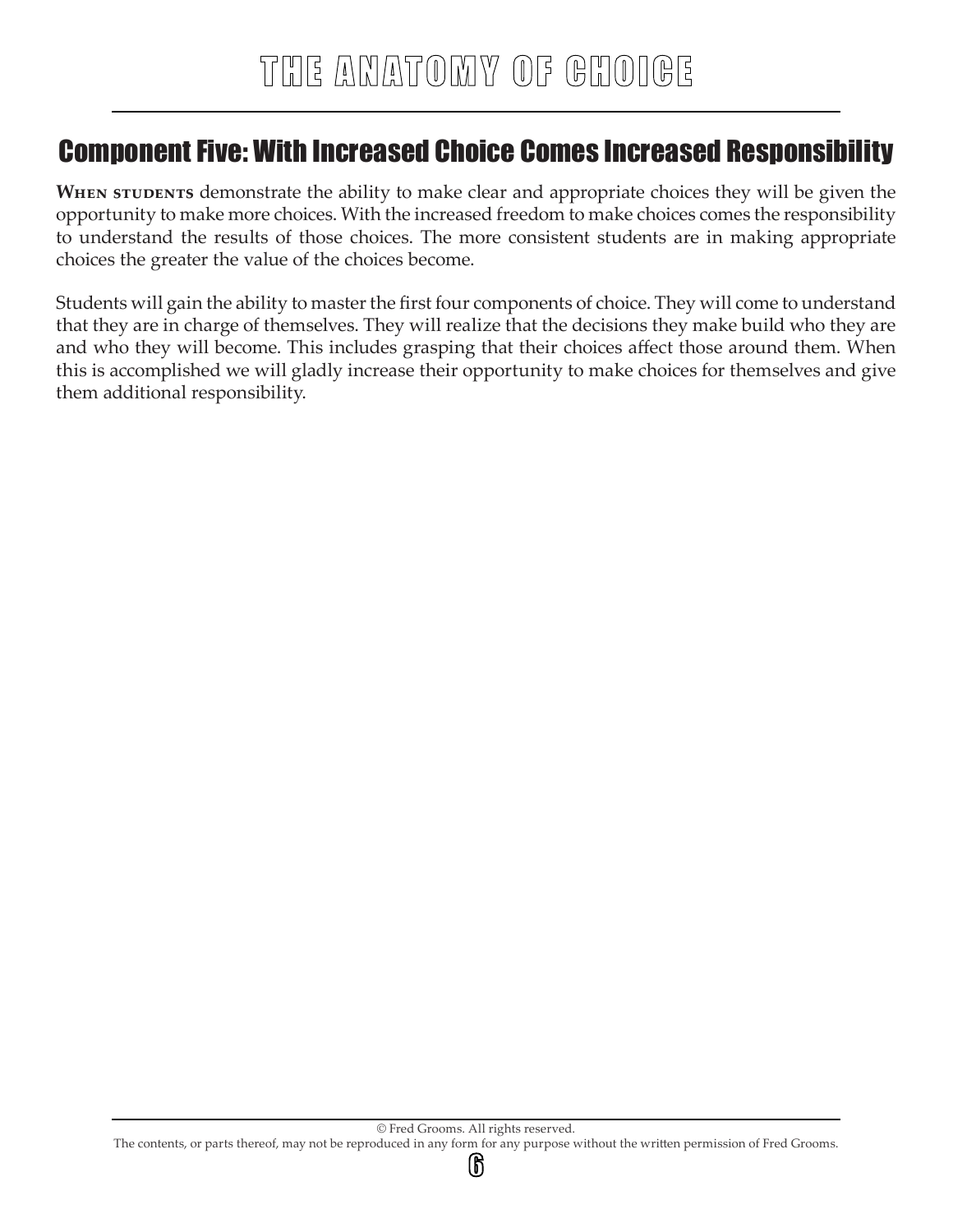# Choice Framework

# Understanding Choice

**Not so** many years ago choices were more limited than they are today. We were faced with choices of yes or no, take it or leave it, or perhaps choosing from the easy way or the hard way. Today's society is faced with an abundance of choice in most every area of life. This cornucopia of choice has the tendency to mire our ability to take action.

However, when you get right down to it there are two modes of choice, immediate and static. Choices are also unquestionably linked to one's ability to make decisions.

Choices and decisions are not the same. If you look up the synonyms for choice you will find that decision is not one of them. Decisions require action, and a choice may or may not require you take action. Choices are simply an opportunity for making a selection between one or more options. Choices are most often IMMEDIATE or strangely enough STATIC.

#### IMMEDIATE CHOICE

Most people, adults and students alike, put very little thought into how they make choices. The vast majority of the choices we make each day are made unconsciously and immediately. We place little value upon them and put little thought into the resulting consequences associated with those choices. Each consequence is typically met with another choice quickly and unconsciously made.

Examples: Brushing your teeth, taking a shower, driving to work, or scratching your head are all choices we make immediately without much thought. Immediate choices take virtually no effort. We proceed through our lives making tens of thousands of choices every day. The immense number of choices may go unnoticed until one of those choices forces us to stop and take notice of the consequences, or we are faced with multiple options not quickly resolved.

When a choice brings us to a standstill it becomes a static choice.

#### STATIC CHOICE

Choices requiring options that take a mental process of making a judgment, selection, or requiring a solution to a problem are static choices. They remain static until you enter into a decision making process. Static choices are full of possibilities, and we must make a decision to realize those possibilities.

Examples: What will I eat for lunch today? The traffic is heavy, so do I take a different route home? Should I talk with my boss today? All of these choices remain static until you decide to take action.

<sup>©</sup> Fred Grooms. All rights reserved.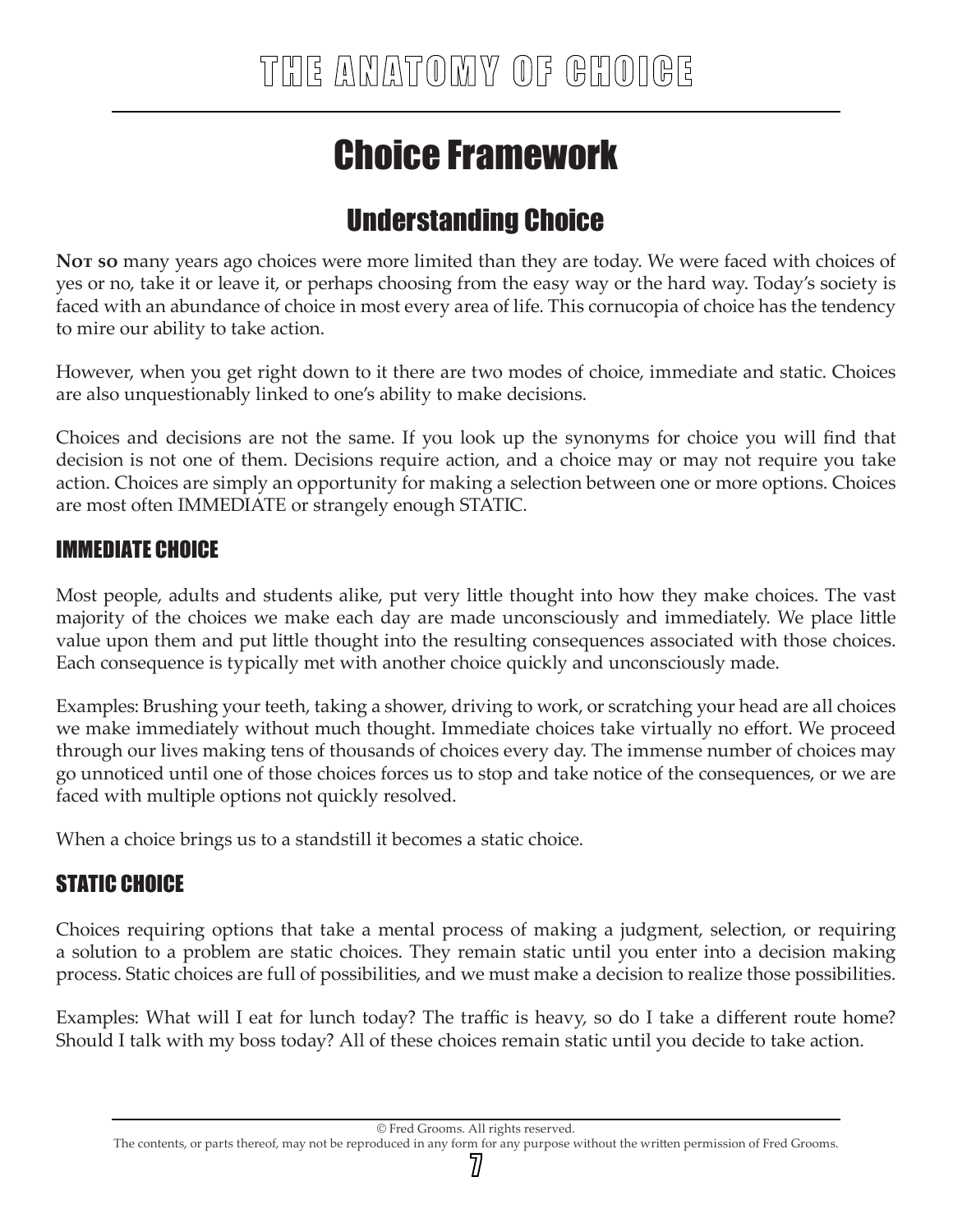# THE ANATOMY OF GHOIGE

Static choices can be made quickly, but they still require us to enter into the decision making process. We are required to slow down long enough to weigh our options, assess the situation, or identify the problem. This is the foundation of the decision making process.

This is also the point at which we tend to fail our students. We often fail to teach student how to make appropriate choices. We expect them to magically start making great choices without teaching them how. Specifically, we tend not teach students how to evaluate the choices that have been made previously. It's easy to criticize without explanation. It's also just as easy to celebrate the win without understanding the process that got them there.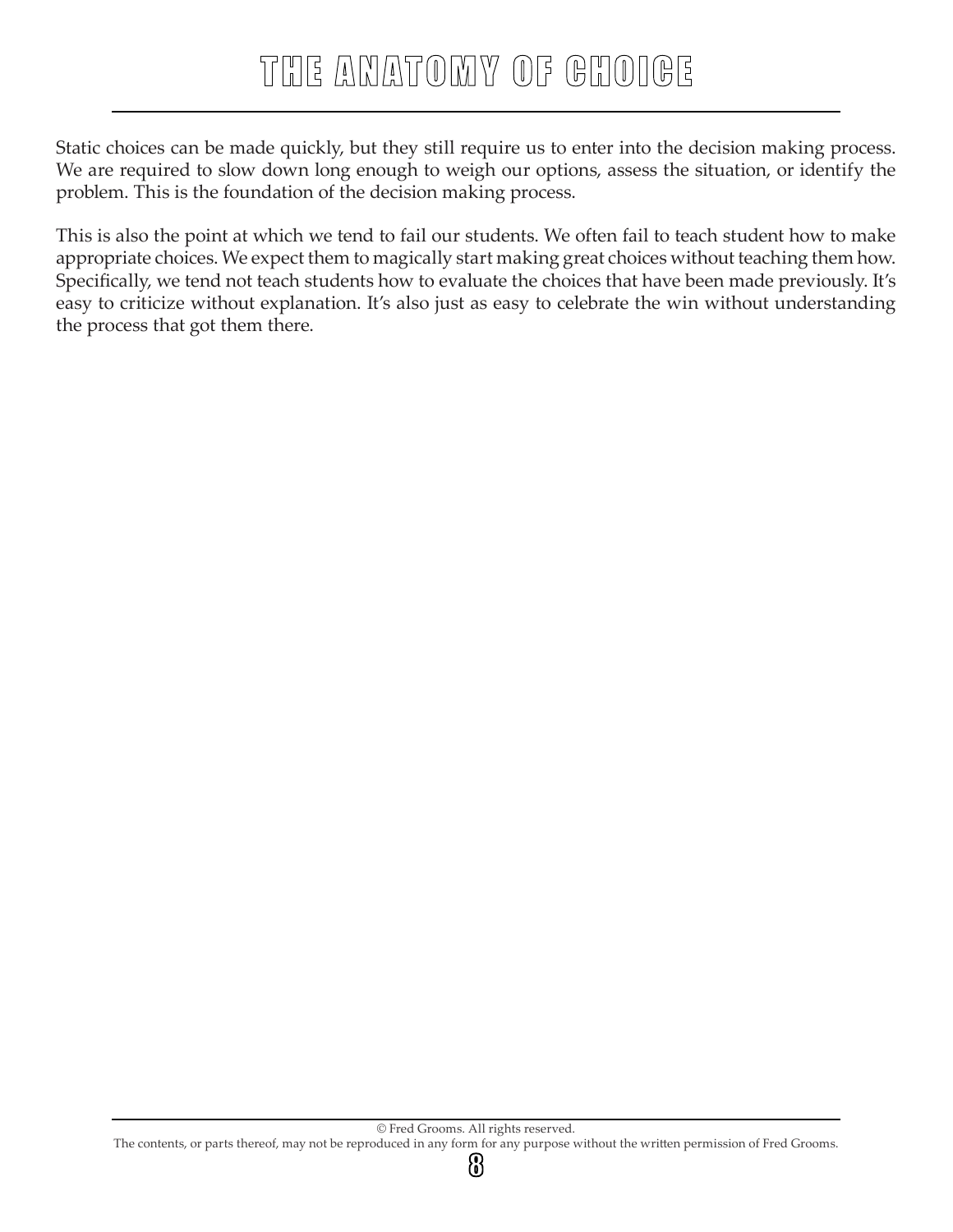## Understanding The Decision Making Process

As **MENTIONED** before, choices and decisions are not the same, they are however unquestionably linked. Choices and decisions do not exist without each other. A decision is literally the process of making a choice. This process can happen rapidly, at times almost immediately, and with little to no effort. The process can also take a great deal of time and effort.

Making a decision is a process. We follow this process in some form with each decision we make. There are a number of models to follow in the decision making process. Some are very extensive going through multiple steps, and others are less complicated. Here is a simple six step model of the decision making process.

#### **Six Step Decision Making Process:**

- **1) Define the situation, problem, or option**
- **2) Identify the available solutions/alternatives**
- **3) Evaluate the identified alternatives**
- **4) Make a decision**
- **5) Implement the decision**
- **6) Evaluate the decision**

The Situation: You start your day with coffee.

Available Solutions: Should you go with sugar or the sugar substitute?

Evaluating the Alternatives: You know you don't need the extra calories, or the sugar high, but the substitute might be killing you slowly.

Make a Decision: You go for the sugar.

Implement the Decision: You have three scoops of sugar, and add in the cream for good measure.

Evaluate the Decision: Your taste buds and colleagues thank you for drinking coffee. Your heart rate elevates and you regret the calories.

Granted this is a simple and hopefully humorous example that serves the point well. We follow a process in the way we make decisions. Not everyone follows the exact same process, but none the less we follow a process.

ပ္ဗု

The contents, or parts thereof, may not be reproduced in any form for any purpose without the written permission of Fred Grooms.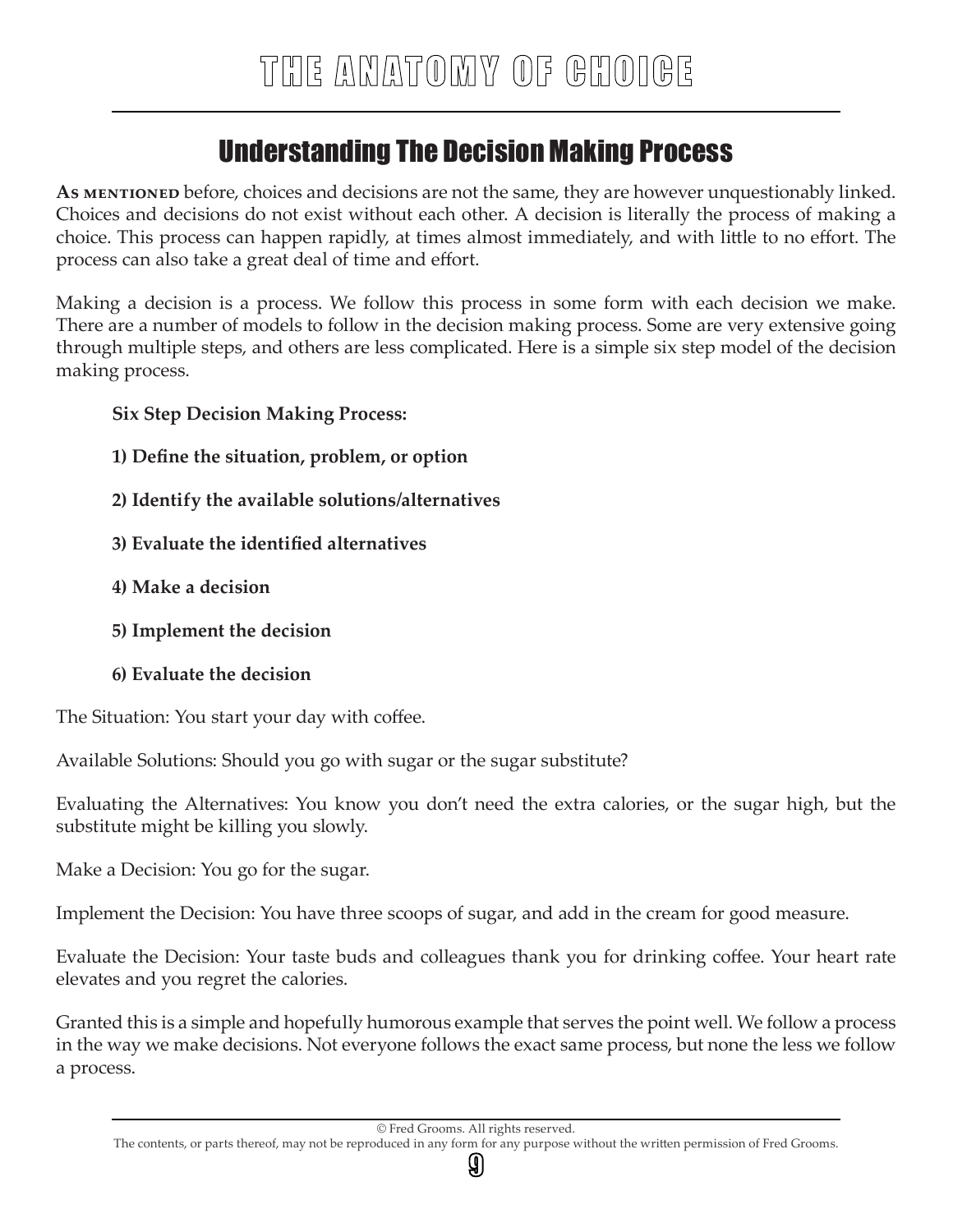# THE ANATOMY OF GHOIGE

Decisions making is both a science and an art. It's a science because decision making can have very specific quantifiable results. Any corporation will tell you that they have to have a decision making process in place or the operation can easily come to a halt. The same is true in education. You must have a plan in place to assist your students in creating class schedules. This process has quantifiable results for the staff, teachers and students.

Decision making is also an art. Everyone I'm sure knows someone who just seems to have a knack for making decisions and making them well. Others of us can't even decide what to have for dinner. No matter your skill level at making decisions you are still faced with the process daily.

Within the decision making process there are three primary categories of decisions.

1II)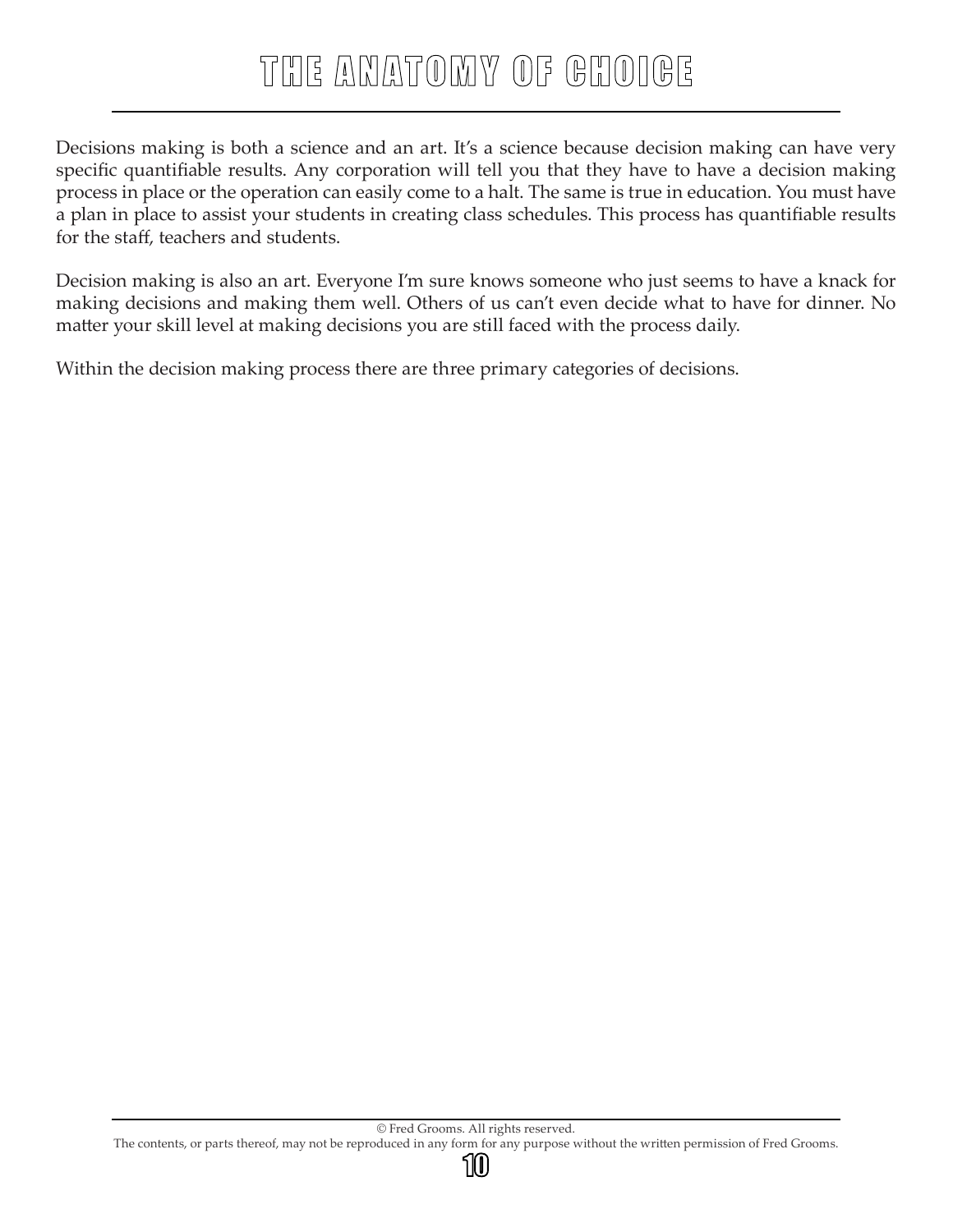# 3 Categories Of Decisions

**There are** three main categories of decision making



**Micro Decisions**: Small everyday decisions we make with little effort. These decisions occur thousands of times a day. They are part of our daily routine. These decisions when associated with choice are most often made immediately with little effort.

*Examples*: Do I use sugar or sugar substitute my coffee? Mayo or mustard on my sandwich? Open my email now or later?

**Macro Decisions**: Larger decisions often made daily but not part of our daily routine. Macro decisions when associated with choice are most often static. They require us to stop and take a more cognitive approach to the decision making process.

*Examples*: How will I handle the discipline of a student? Do we plan an assembly for spirit week? Perhaps you have to decide to hire a new staff member. What's the best way to honor our teacher of the year?

**Robust or Major Decisions**: These decisions are made periodically. Robust decisions are typically made only a couple of times a week or less. These decision often come up unexpectedly. These types of decisions force us into the decision making process. Robust decisions are often problems or situations not easily defined. They usually take time to identify solutions and evaluate the alternatives. Making these decisions are often stressful, and once implemented can create a host of new choices and decisions.

*Examples*: How do we make the assigned budget cuts without cutting personnel? You have to choose between two highly qualified teachers to fill an opening. Your students have been invited to participate in the Macy's Thanksgiving Day Parade, so how do you raise the money? Perhaps you're faced with increasing graduation rates.

#### The contents, or parts thereof, may not be reproduced in any form for any purpose without the written permission of Fred Grooms.

าทเ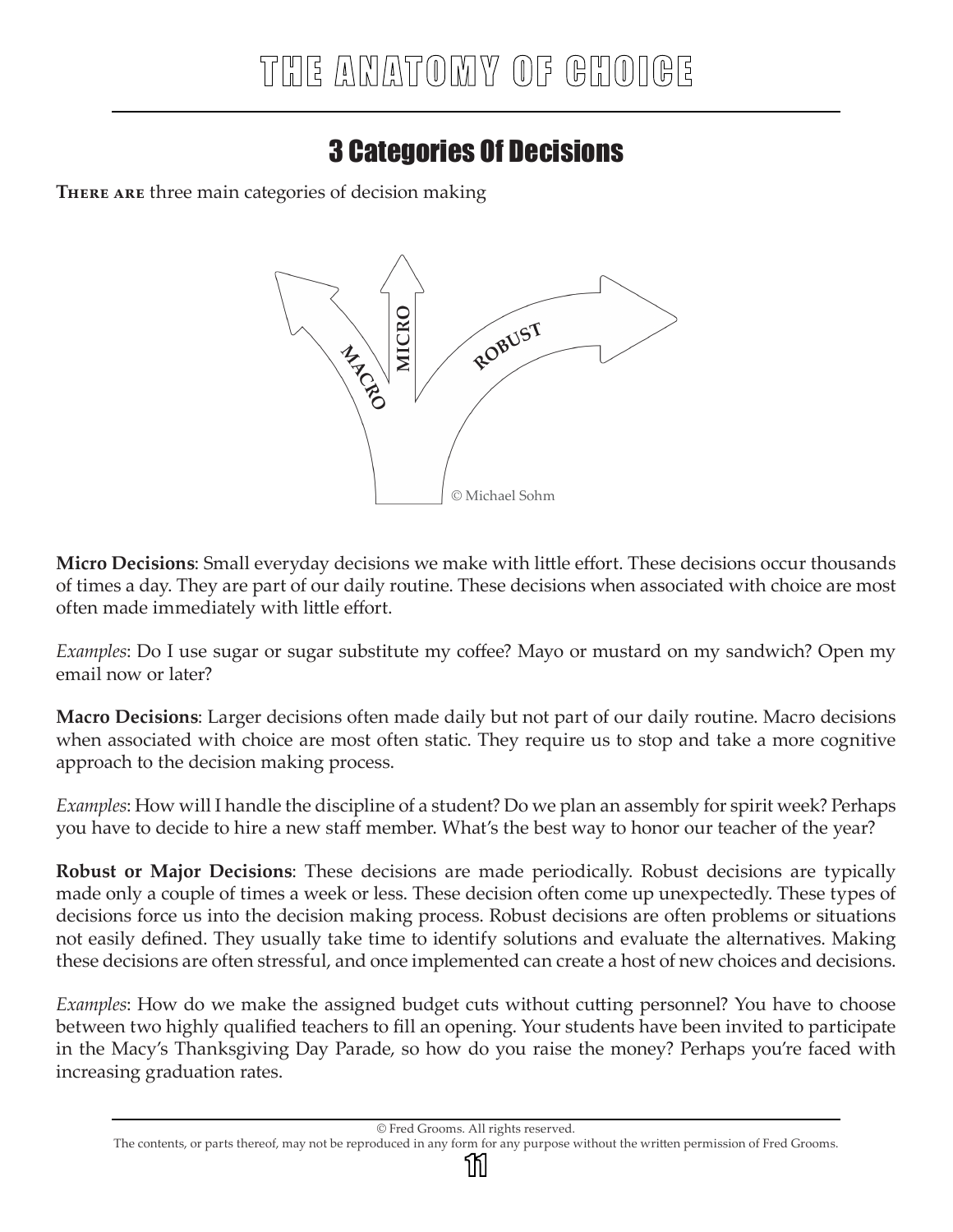# Perspective Affects Choice

**Everyone's capacity** to make decisions is different. We all have vastly different perspective on the choices we are faced with, and our perspective affects the three primary drives of choice.

Here are ten different perspectives on how we go about making choices.

**Rationally**: What seems to make reasonable sense to you at any given time.

**Logic**: All facts point to a specific answer. Facts tend to be black or white and that's the way people like it.

**Intuitive**: Your "gut" feeling about any given situations guides you.

**Priorities**: Some things just have to happen in order.

**Pros and Cons**: Listing the perceived positive and negative values to each option.

**Either/Or**: All things are equal just pick one.

- **Authority**: You assign authority to another person or group and tend to follow their decision.
- **Flipism**: A coin toss will do. This is different than either or. Flipism doesn't assume all things are equal. As a matter of fact they can be vastly different.

**Participative**: Joint ventures with others or a meeting of the minds and seeking advice.

**Faith**: Your beliefs guide you.

Each perspective is different. You my invoke more than one of these in making choices. One's perspectives may even change with any given situation. But you have to ask what drives your perspective?

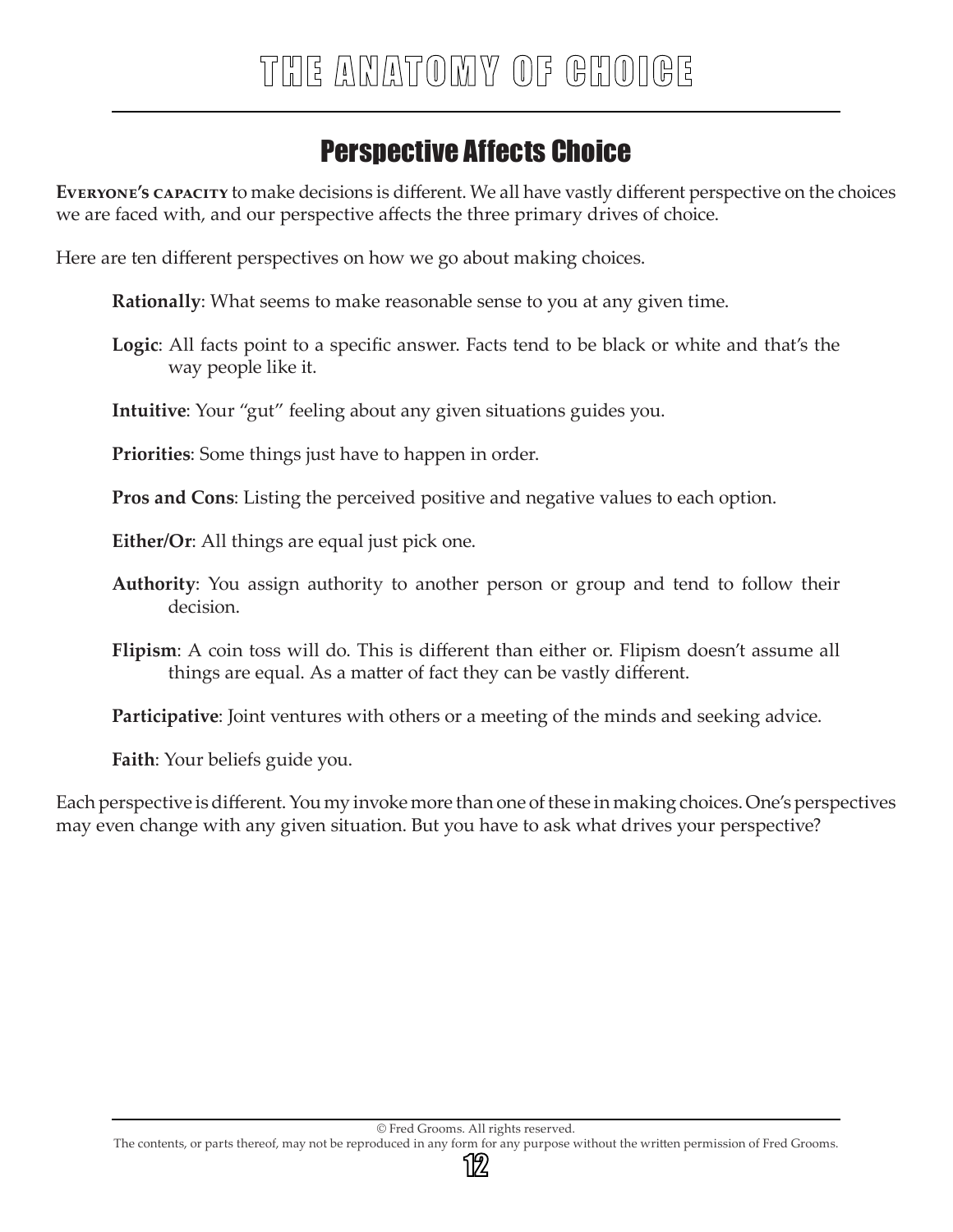# 3 Primary Drives Affecting Choice

**I BELIEVE** there are three drives to how we make choices. These drives are interconnected and happen simultaneously.



**Experience** is easy enough to understand. It's the external factors of our lives that affect who we are. Experience is the knowledge and skill we have acquired over time based upon our exposure to any given situation. We are ultimately a sum of those experiences. Everyone has a unique level of experience. No one person is working from the same set of experiences affecting their perspective.

**Integrity** is your moral center, virtues, and ethics. Integrity guides your values, consistency, and honesty. You demonstrate your integrity through your actions. It's who you are when no one is looking.

**Core Personality** is the internal noise of who you are. Your core personality is about your unique natural talents and strengths. It's how you react to pressure, pleasure, and pain. Your core personality is unlikely to change overtime.

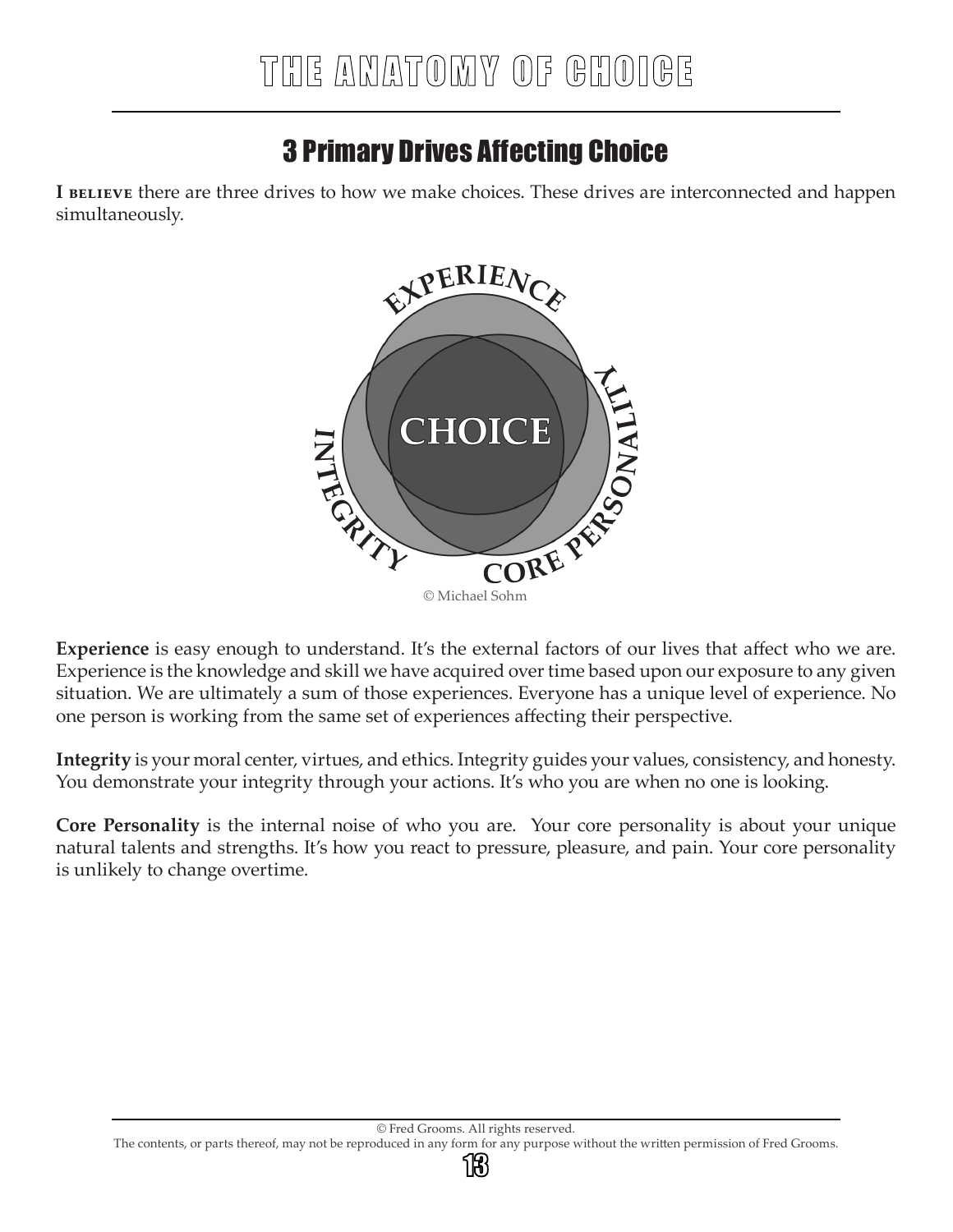# **Conclusion**

**STUDENTS ARE** expected to be responsible for the choices and decisions they make. Unfortunately, little time is spent actually teaching students to understand the process by which they make decisions.

Once students really understand that they are actually in charge of their decisions, we can then teach them about how each choice builds upon the other. They can learn how each choice affects others and how to take responsibility for the results. As they gain experience with the decision making process they will increase their ability to make quality choices for their future.

**I hope** you have found this special report on choices helpful. Please feel free to share this information with your students, faculty and staff.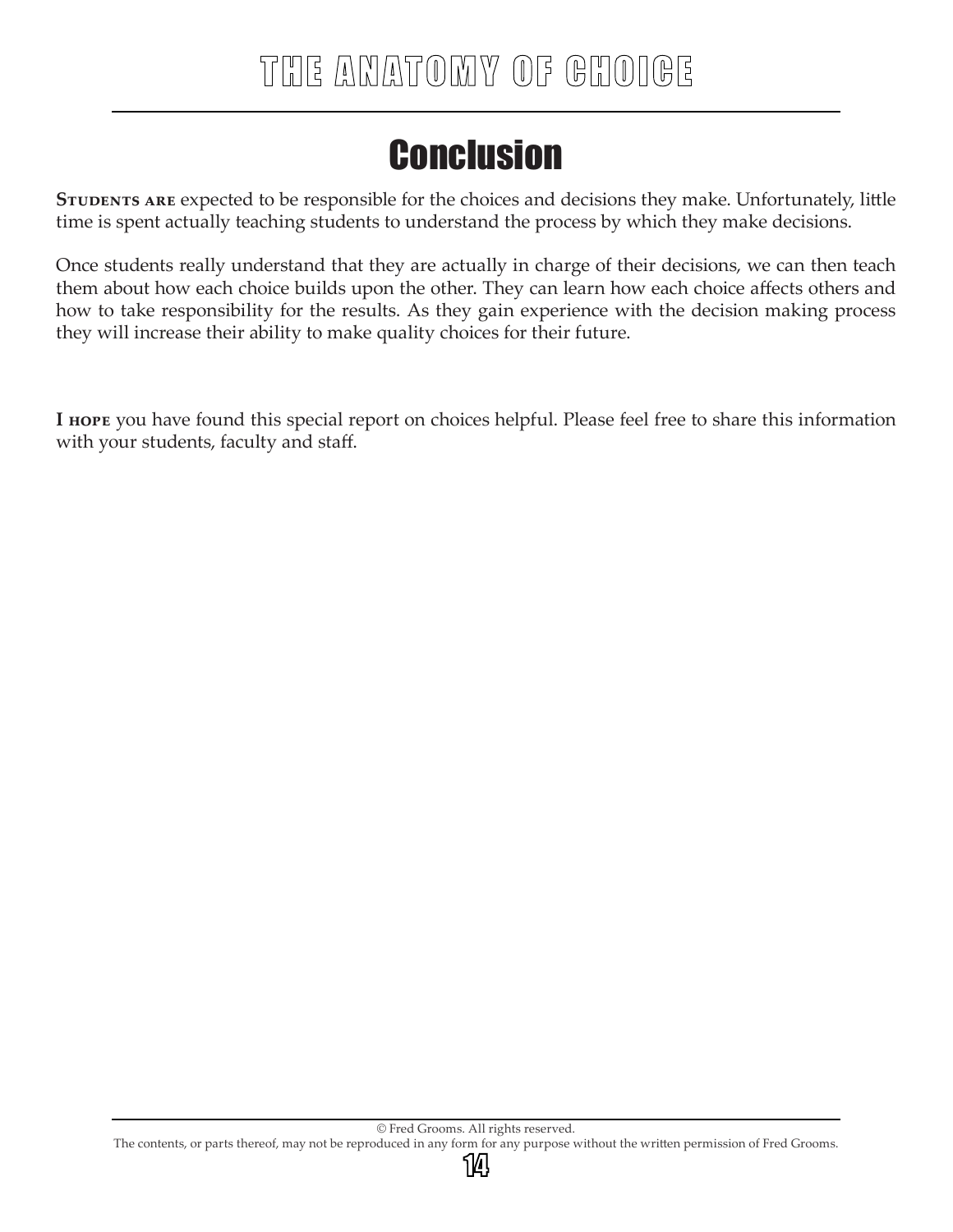# About the Author

FRED GROOMS is an author, speaker, educator, and owner of Barnabas Consulting. He has over two decades of experience motivation, teaching, and mentoring students. Fred speaks to students at assemblies, student conferences, and teaches seminars to students and staff. He works with college and university student services, guidance, college and career placement services and leadership groups.

His humorous stories of failure and success keeps students tuned in, as he tells his inspirational story of overcoming the learning disability of dyslexia. Fred understands the difficult choices students face every day. He was once faced the choice of dropping out of school or sticking it out to graduation. He choose to graduate.

At Barnabas Consulting, Fred works with educators and students in middle school through college. It is his goal to assist students in becoming more of who they already are. He believes it's vital to teach students to understand the role their choices and decisions play today, tomorrow and into the distant future. It's also essential for students to be able to identify their unique talents and strengths as part of their core personality. These elements play fundamental roles in the decision making process.

It's unfortunate, but seldom are students taught how uniquely talented they are. Fred believes that teaching students to uncover their talents is actually quite an easy step to take. Many studies back this up. Students who can identify their talents and strengths are more likely to graduate, have better academic performance, have decreased discipline issues, and report being happier.

#### **"It would be my pleasure to assist you in supporting your students. My greatest passion is helping others find their way." —Fred Grooms**

You can find Fred on the internet at:

**www.fredonchoices.com www.fredgrooms.com www.strengthsdevelopment.com** 

Feel free to contact Fred at Barnabas Consulting:

**Fred Grooms Barnabas Consulting 13 Crescent Lake Blythewood, SC 29016 803-730-3934**